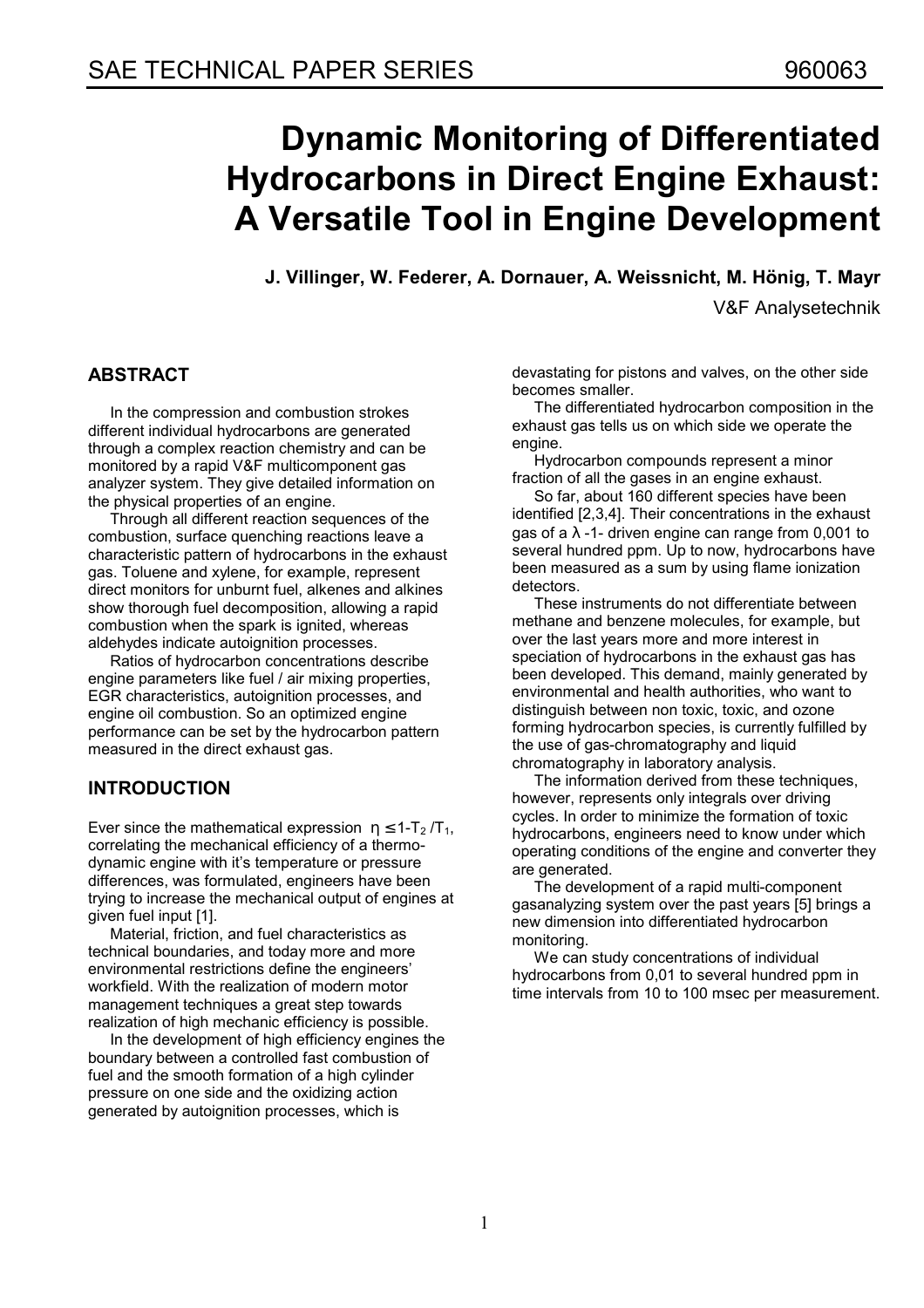

**FIGURE 1 : Schematic Setup of the Analyzer** 

### **INSTRUMENTATION**

The technology of the V&F multichannel gasanalyzer system is described elsewhere [6], so here we concentrate only on the main features.

The detection principle of the instrument is the analysis of the molecular weight of the substances. Sample gas is introduced to a high vacuum chamber and transformed into ions that are subsequently mass selected by electromagnetic fields and counted in a particle detector (**Figure 1** ).

As different molecules may carry the identical molecular weight, like e.g.  $N_2$  and CO or formaldehyde and NO or  $CO<sub>2</sub>$  and N<sub>2</sub>O, the instrument uses different ionization levels (i.e.different primary ion beams ) to distinguish between mass identical molecules. Every molecule has an individual energy that is necessary to remove an electron and thus convert the molecule into an ion. An additional separation effect is gained through the formation of defined fragment ions. The interaction of the ion beam with the gas sample results in well defined product ions [7]. A krypton ion beam with 13,9 eV energy, for instance, separates the mass identical molecules  $N_2$  (14.2 eV) and CO (13,7 eV). The mass identity of methanol  $CH<sub>3</sub>OH$ and oxygen  $O<sub>2</sub>$  on mass 32 is solved by ionization with xenon (12,2 eV) that generates an  $O_{2}$ - ion on mass 32 and a  $CH_3O^+$ - ion on mass 31. Larger hydrocarbons, for example, need ionization energies in the range of 10 eV created by a mercury ion beam.

The method of ionization by different energy levels allows a multiple use of the mass scale and allows to see molecules from different perspectives.

| Gas response time:                                       | T 90 $\approx$ 30 msec                                                                        |
|----------------------------------------------------------|-----------------------------------------------------------------------------------------------|
| Gas transfer temperature:                                | $60^{\circ}$ - 210 $^{\circ}$ C                                                               |
| Measurement cycle / Detection level :<br>(ref.: benzene) | 1 msec $0,5$ ppm<br>10 msec $0,05$ ppm<br>$0,05$ ppb<br>5 sec                                 |
| Dynamic range:                                           | $1:10^{4}$                                                                                    |
| Operation:                                               | Selection of up to 40 channels per set from<br>application orientated control library scripts |

#### **TABLE 1: performance data for the AIRSENSE 500 model**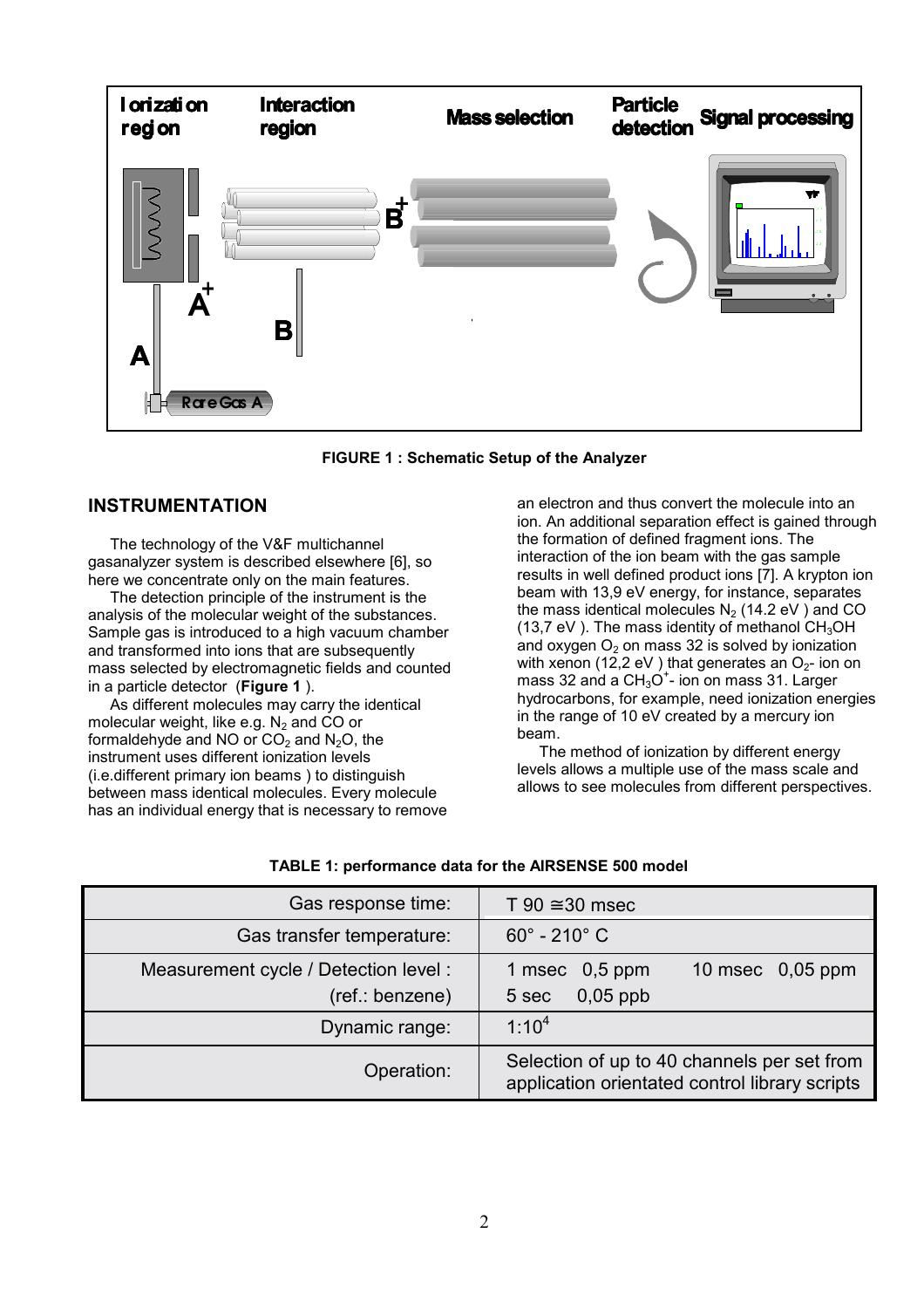

FIGURE 2 : Molecule Spectra of C<sub>4</sub>H<sub>8</sub>O<sub>2</sub> for different ionization energies

**Figure 2** shows mass spectra of a fragile molecule ionized with three different ion beams. This method of "secondary ion gas phase mass spectrometry " allows a very fast, sensitive, and interference free monitoring of anorganic compounds and - currently up to 45 - relevant hydrocarbon species in exhaust gas matrices.

## **ENGINE EFFICIENCY, FUEL, AND SPARK ADVANCE**

To achieve the necessary cylinder pressure at top dead centre of the piston we generally set a

spark advance. This means the spark is fired some time before the piston reaches TDC. The common explanation therefore is the necessary time the fuel / air charge needs to burn and to build up pressure in the cylinder thereby. When we compare the spark setting of two engines we realize that fuel can burn at very different speeds. For example, a Ford Model T engine at 800 rpm, full load, operates at 25 degree spark advance, whereas a Rotax engine at 12900 rpm, full load, operates at 0 degree spark advance.The speed or overall rate of any chemical reaction between neutral molecules is governed by two factors:

a.) The molecules have to meet each other in a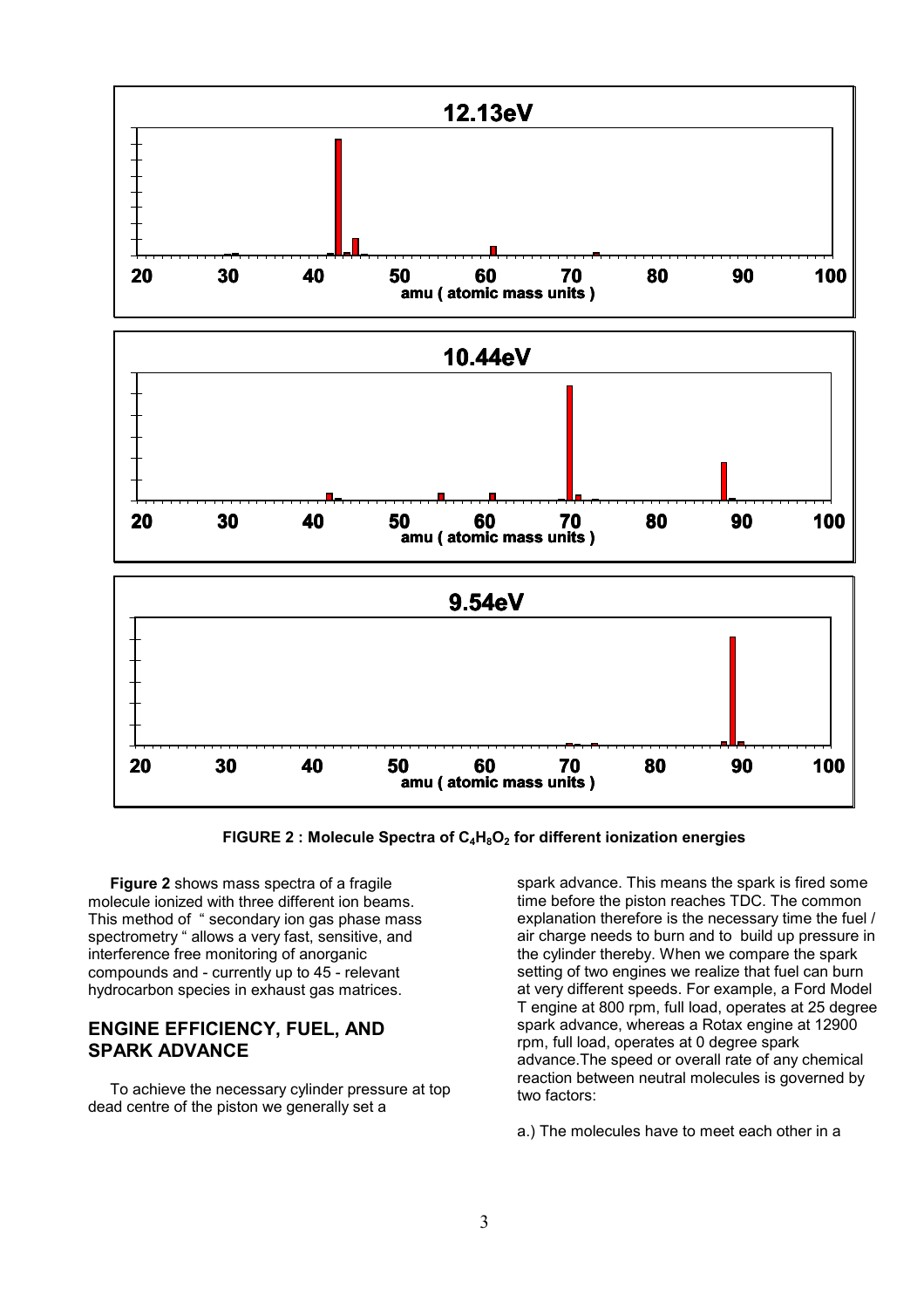#### collision

b.) The collision must be intense enough to push the electron clouds of the molecules so close through their Coulomb fields that they can start to communicate energetically, form new products, and release heat hereby. The collision rate is governed by the pressure in the cylinder, the collision energy by the thermal energy or heat within the system.

Otto fuel is a mixture of  $C_5$  to  $C_{10}$  hydrocarbons [8,9]. They are present as mostly saturated alkanes and as aromatic hydrocarbons like toluene. Depending on their saturation and molecular structure the C-C and C-H bonds have different strength or bond energy[10].

When the thermal energy in the gas, kT, which is e.g. generated by the compression stroke, overcomes the bond energy within the molecule it will decompose into smaller species  $C_1$  to  $C_4$  and so the number of available molecules for the combustion process is multiplied.

So, the more molecules, the higher the pressure, the higher the temperature, the faster the fuel/air charge will burn.

## **FUEL IN THE COMPRESSION STROKE**

When we feed a CFR engine with a mixture of heptane and toluene, run it in spark off condition, and vary the compression ratio we observe the following effects:

**Figure 3** shows the concentration of a number of hydrocarbons together with NO as a function of the compression ratio. At compression ratios above 6:1 [11,12] we observe the thermal decomposition of heptane into smaller molecules like ethene  $C_2H_4$  or propene  $C_3H_6$  and butadiene  $C_4H_6$ . Along with the decrease in the heptane concentration we also find a decrease in toluene. This, however, is not due to thermal decomposition but to  $CH<sub>3</sub>$  radical addition onto toluene which forms xylene. Toluene has a strong tendency to accept  $CH<sub>3</sub>$  radicals and thereby stabilizes the gas mixture against autoignition.

We also observe the formation of benzene which is not present as a primary fuel component; it is formed as a recombination product of alkines like acetylene and diacetylene and stabilizes the mixture against autoignition too.

In **figure 3** we observe the appearance of a NO signal as soon as heptane starts to decompose.



**FIGURE 3: Selected HC compounds in del. exhaust from CFR engine Heptane Toluene mix, spark of as function of compression**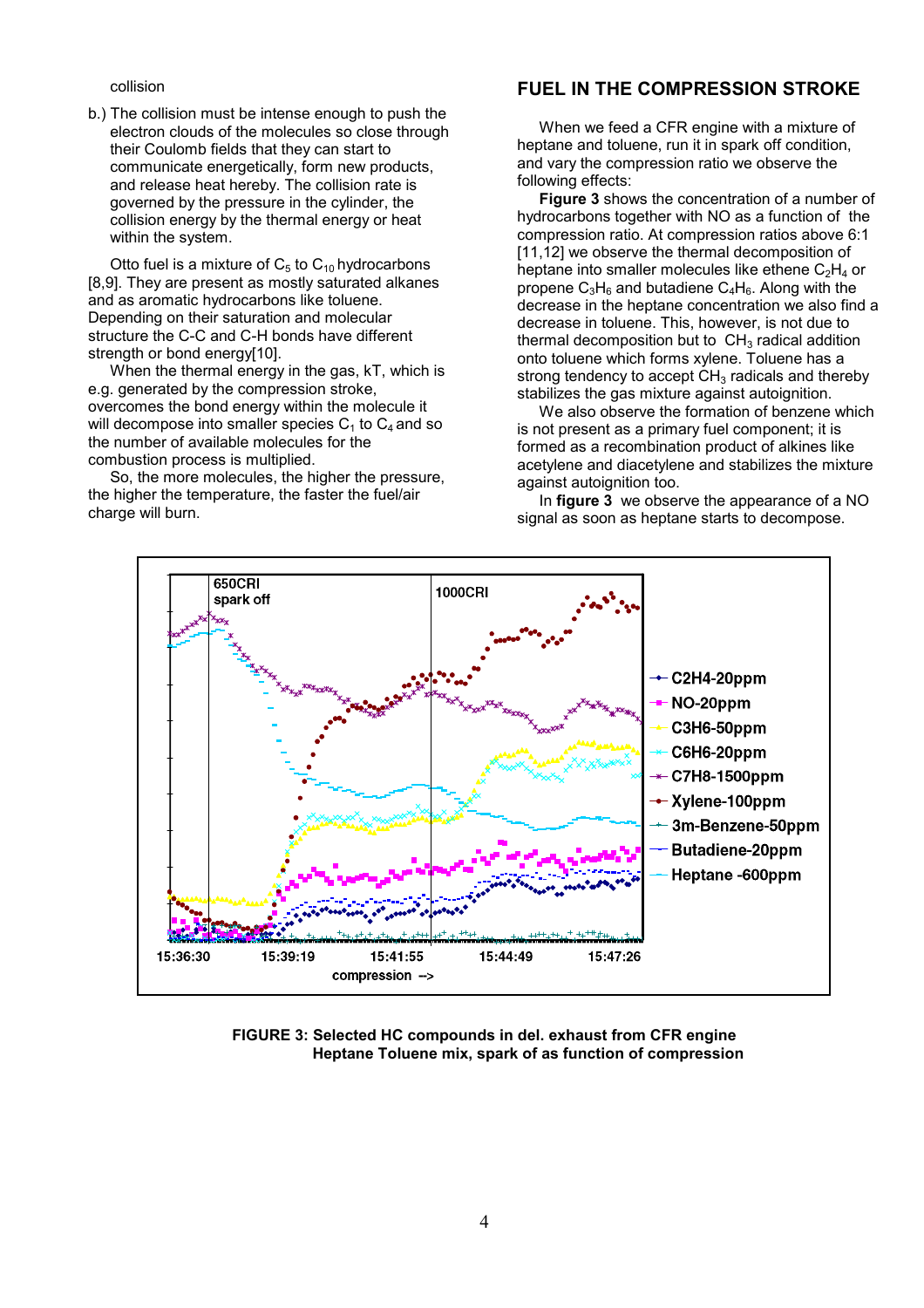This  $\degree$  prompt NO  $\degree$  [13] is a clear indication for energy released by exothermic oxidizing reactions of radicals into aldehydes.The overall gas temperature in the cylinder is too low for any thermal NO formation, however. O and OH radicals generated in the autoignition steps form NO in three body collisions. We believe autoignition processes to be the main cause for the NO formation in engines.

**Figure 4** describes the transition of the gas mixture from the quasistatic equilibrium of thermal decomposition of heptane into radicals, their partial stabilization through recombination into more stable molecules like acetylene, benzene, or xylene, and the partial oxidation of radicals into aldehydes to the full autoignition process at very high compression ratios.

The high time resolution of the instrument allows to study the individual hydrocarbons as they ignite. Due to their thermal stability the concentrations of ethene and benzene still increase when heptane, butadiene, and propene ignite ( Zone B ) until at last ( Zone C ) all hydrocarbons ignite and the NO concentration goes extremly high ( Vol % ).

 In this figure the reaction products of the autoignition process,  $CO<sub>2</sub>$ ,  $CO<sub>1</sub>$ , H<sub>2</sub>O, and H<sub>2</sub>, methane CH4, formaldehyde CHCHO, acetaldehyde CH<sub>3</sub>CHO, propionaldehyde CH<sub>3</sub>CH<sub>2</sub>CHO, benzaldehyde  $C_6H_5CHO$ , formic acid HCOOH, acidic acid CH<sub>3</sub>COOH, and hydrogen cyanide HCN, are not shown.

## *"FROZEN PRODUCTS" AND THE REAL* **ENGINE**

The physical boundaries of the combustion chamber and the piston's surface trap reaction products of the combustion because of the low surface temperatures. This means all molecules entering the cool zone near the cylinder wall by diffusion are frozen. As the gas flow near the walls goes to zero we collect reaction molecules during the whole combustion process of < 18 msec in a layer of gas which is moved to the exhaust system by the piston; thus we can monitor the history of the combustion [14].



**FIGURE 4 : Heptane / Toluene mix direct exhaust compression ratio from 9:1 to knock spark off**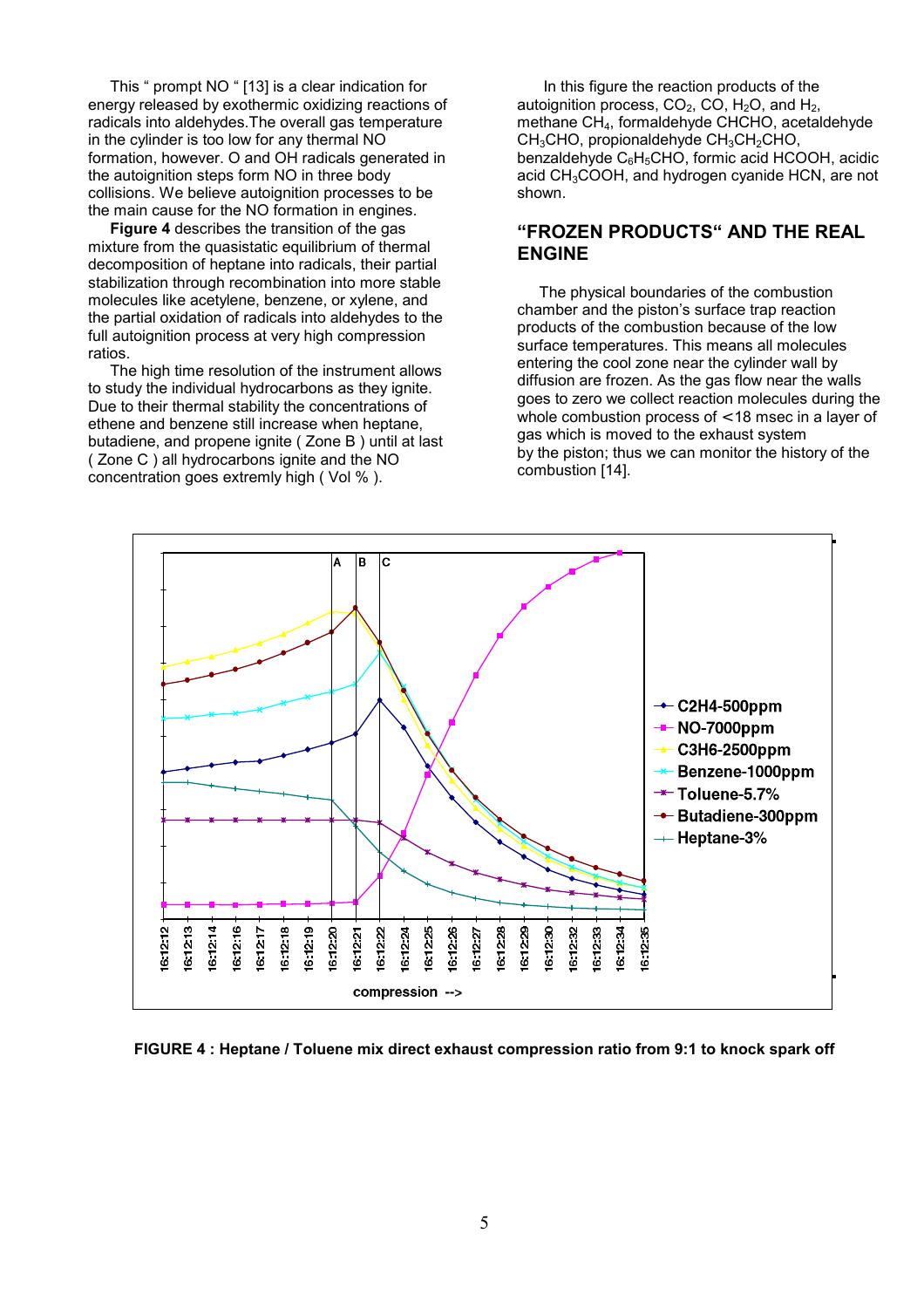**Figure 5** shows the differential mass spectra from raw exhaust at different spark advance angles. The engine was operating at 1500 rpm / min at a load of 50 %.

**Figure 5 a** shows alkenes, alkines, recombined radicals from the thermally decomposed higher alkanes in the fuel together with benzene, toluene, and xylene. This spectrum describes a charge in the cylinder which is rich in hydrocarbons and leads to a rapid but soft overall combustion. The dissapearence of  $C_3H_4$ , and  $C_4H_2$  is a sensitive monitor for autoignition processes. As soon as autoignition

occurs the intensity of these alkines drops to zero immediately.

When we advance the spark further and drive the engine into knocking conditions under constant operating conditions we find **figure 5 b** as differential spectrum. Here the concentration of aldehydes increases strongly as they are formed through the reactions of the radicals with O, OH, and  $O<sub>2</sub>H$ radicals [15] ( NO is not shown in this spectrum as the ionisation of the sample gas with 12,2 eV does not ionize NO; it also generates M-1 ions for  $C_3H_6$ , Toluene, Xylene and M-15 for  $C_4H_6$ ).



**FIGURE 5 a : 9 deg spark advance with knock as background** 



**FIGURE 5 b : Knock spectrum with 9 deg as background**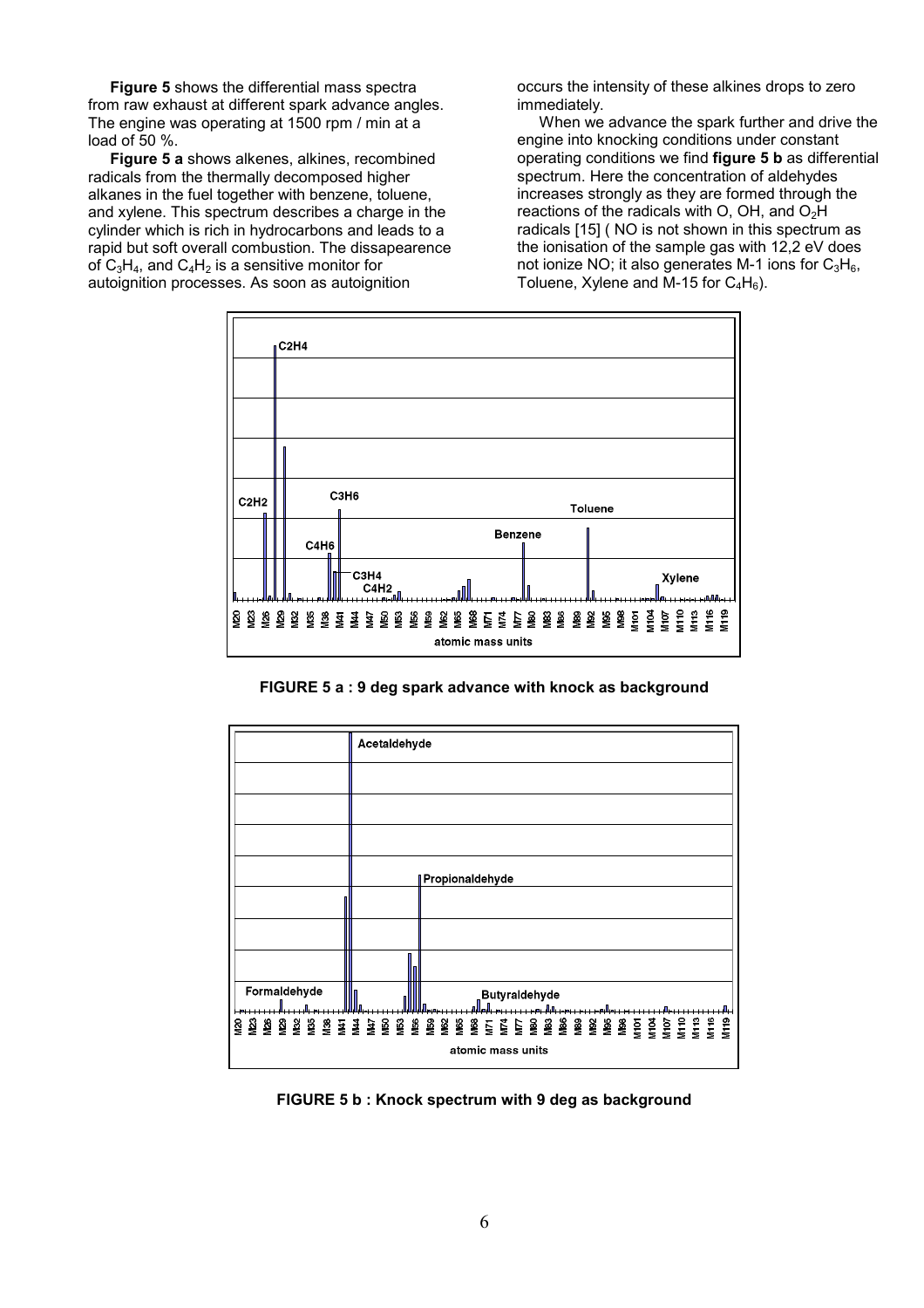To demonstrate the sensitivity of aldehyde monitoring in respect to autoignition we focus on propionaldehyde and vary the spark angle step by step while all the other engine parameters are kept constant ( **Figure 6a** ). **Figure 6b** shows the same aldehyde together with acetylene and butadiene in

the exhaust of a high performance engine operating at 12900 rpm and full load as we vary the spark advance.

Butadiene does not vary significantly, whereas the concentrations of acetylene and acetaldehyde change dramatically when we vary the spark time.



**FIGURE 6a : Aldehyde formation at different spark advance**



**FIGURE 6 b : ROTAX 12900 rpm full load spark advance variation**